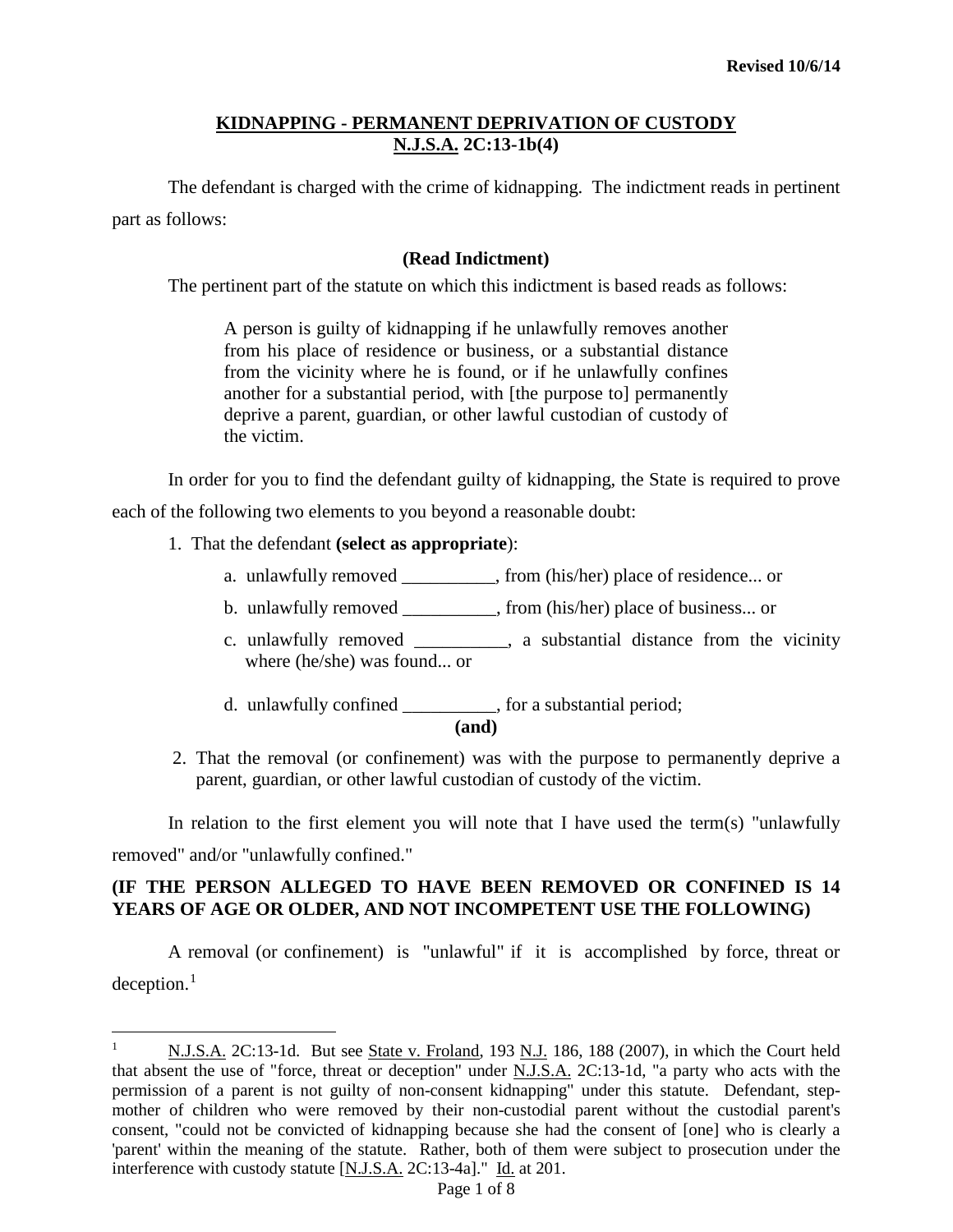# **(IF THE PERSON REMOVED OR CONFINED IS UNDER THE AGE OF 14 OR INCOMPETENT, USE THE FOLLOWING)**

In the case of a person who is under the age of 14 or who is incompetent, a removal (or confinement) is "unlawful" if it is accomplished without the consent of a parent, guardian, or other person responsible for the general supervision of (his/her) welfare.[2](#page-1-0)

# **(CHARGE WHEN ELEMENT 1 c. OR d. IS ALLEGED)**

When the removal of a victim is from a place other than the victim's residence or place of business, the removal must be to another place which is a "substantial distance" from the vicinity from which the victim was removed. However, for this purpose a "substantial distance" is not measured in feet, yards, or miles, nor by any other standard of linear measurement. Rather, a "substantial distance" is one that is significant, in that it is more than incidental to the underlying crime and substantially increases the risk of harm to the victim. That increased risk of harm must not be trivial. If the victim is removed only a slight distance from the vicinity from which he or she was removed and such movement does not create the isolation and increased risk of harm that are at the heart of the kidnapping statute, then you should not convict the defendant of the kidnapping charge. $3$ 

Unlawful confinement must be for a "substantial period." However, for this purpose a "substantial period" is not measured in seconds, minutes or hours, nor by any other standard based strictly on the passage of time. Rather, a "substantial period" is one that is significant, in that it is more than incidental to the underlying crime and substantially increases the risk of harm to the victim. That increased risk of harm must not be trivial. If the victim is confined for only a slight period of time and such confinement does not create the isolation and increased risk of harm that are at the heart of the kidnapping statute, then you should not convict the defendant of the kidnapping charge. $4$ 

Therefore, in determining whether the removal (and/or confinement) was substantial, you may consider<sup>[5](#page-1-3)</sup>

<span id="page-1-0"></span> $rac{2}{3}$   $rac{Id.}{St_2}$ 

State v. Masino, 94 N.J. 436, 447 (1983).

<span id="page-1-3"></span><span id="page-1-2"></span><span id="page-1-1"></span><sup>4</sup> State v. Smith, 210 N.J. Super. 43, 60-61 (App. Div. 1986), certif. denied, 105 N.J. 582 (1986). State v. Deutsch, 229 N.J. Super. 374, 383, 387 (App. Div. 1988). Cf. State v. Bryant, 217 N.J. Super. 72, 80-82 (App. Div. 1987), certif. denied, 108 N.J. 202 (1987); State v. LaFrance, 117 N.J. 583, 594 (1990). In State v. LaFrance, 117 N.J. 583 (1990), the court suggested that "future trials should reflect that we have emphasized that the charge to the jury convey the elements of the crime in the factual context of the case. Court and counsel should frame a charge to the jury in which defendant's conduct is measured in terms of whether the detention was merely incidental to the underlying crimes". State v. LaFrance at 594. The enumerated factors should only be charged if relevant, and the trial judge may charge other factors where appropriate.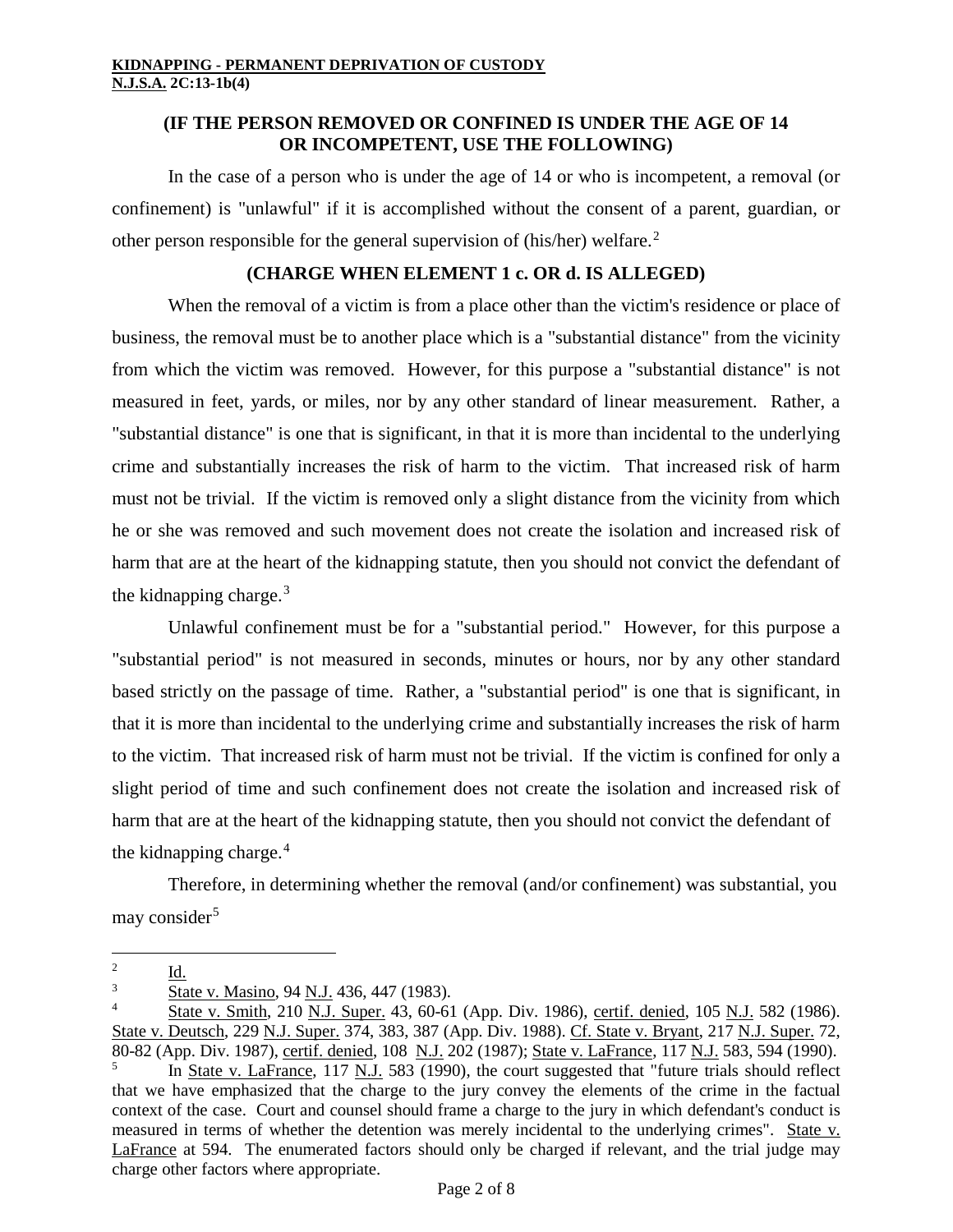- 1. the distance of the removal (and/or the duration of confinement);
- 2. whether the removal (and/or confinement) occurred during the commission of a separate offense;
- 3. whether the removal (and/or confinement) which occurred is inherent in the separate offense; and
- 4. whether the removal (and/or confinement) created a significant danger to the victim independent of that posed by the separate offense.

# **[CHARGE IN ALL CASES]**

The second element that the State is required to prove beyond a reasonable doubt is that the removal (and/or confinement) was with the purpose to permanently deprive a parent, guardian, or other lawful custodian of custody of the victim. A "parent" means a parent, guardian or other lawful custodian of a minor child.<sup>[6](#page-2-0)</sup> "Permanently deprive" means unlawfully taking (a child) (children) with the purpose of raising the child[ren] as one's own.

A person acts purposely with respect to the nature of his/her conduct or a result of his/her conduct if it is his/her conscious object to engage in conduct of that nature or to cause such a result, that is, if the person means to do what he/she does or to cause such a result. A person acts purposely with respect to attendant circumstances if the person is aware of the existence of such circumstances, or believes or hopes that they exist. "With purpose," "designed," "with design," or equivalent terms have the same meaning.<sup>[7](#page-2-1)</sup>

The nature of the purpose with which the defendant acted towards the victim is a question of fact for the jury to decide. Purpose is a condition of the mind which cannot be seen, and can only be determined by inferences drawn from the defendant's conduct, words or acts as they have been presented in the evidence you have heard and seen in this case. It is not necessary that the State produce a witness or witnesses to testify that the defendant stated, for example, that his/her purpose in removing \_\_\_\_\_\_\_\_\_ (and/or) confining \_\_\_\_\_\_\_\_\_, was to permanently deprive a parent, guardian, or other lawful custodian of custody of the victim. It is within the power of the jury to find that proof of purpose has been furnished beyond a reasonable doubt, by inferences which you may draw from the nature of the acts and the circumstances surrounding the conduct under investigation as they have been presented in the evidence you have heard and seen in this case.

<span id="page-2-0"></span> $\frac{6}{7}$  N.J.S.A. 2C:13-1g.

<span id="page-2-1"></span>N.J.S.A. 2C:2-2b(1).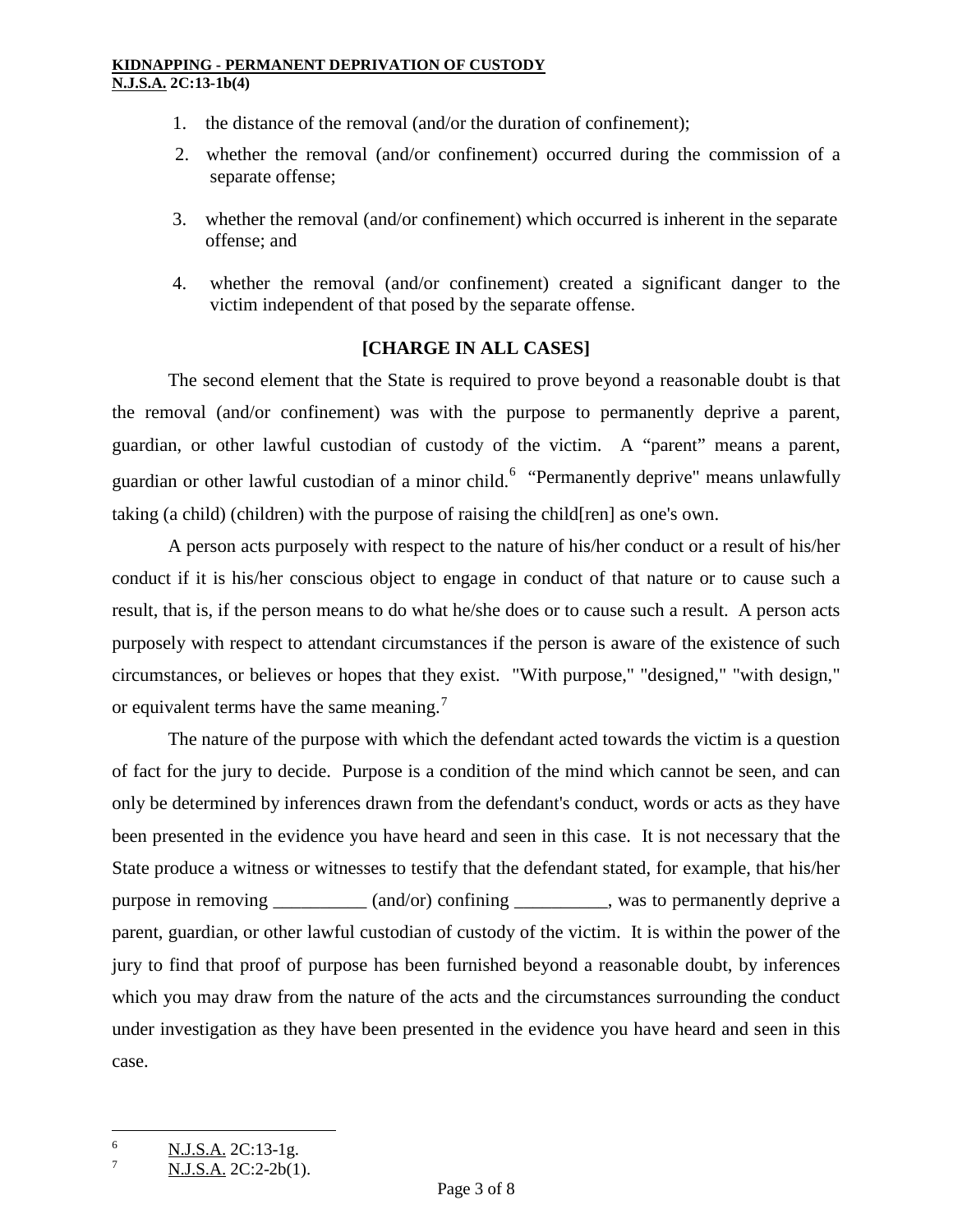# **AFFIRMATIVE DEFENSES [Charge when applicable; select appropriate section(s)] I - (Available to all defendants[8](#page-3-0))**

In this matter, the defendant has presented evidence that the taking, detaining, enticing or concealing of the minor child[ren] was done for the following reason(s):

- 1. The defendant reasonably believed that the action was necessary to preserve the child (or children) from imminent danger to (his/her/their) welfare. However, this defense is not available if the defendant did not, as soon as reasonably practicable but in no event more than 24 hours after taking (detaining, enticing, or concealing) a child (or children) under his/her protection, give notice of the child's (or children's) location to the police department of the municipality where the child[ren] resided, the office of the county prosecutor in the county where the child[ren] resided, or the Division of Youth and Family Services in the Department of Human Services; or
- 2. The defendant reasonably believed that the taking or detaining of the minor child[ren] was consented to by the other parent, or by an authorized State agency; or
- 3. The child[ren], being at the time of the taking or concealment not less than 14 years old, was/were taken away at (his/her/their) own volition and without purpose to commit a criminal offense with or against the child[ren].

# **[CHARGE FOLLOWING PARAGRAPHS WHEN SUBSECTIONS 1 OR 2 ARE ALLEGED]**

"Reasonably believes" designates a belief the holding of which does not make the actor reckless or criminally negligent.<sup>[9](#page-3-1)</sup>

A person acts recklessly when he/she consciously disregards a substantial and unjustifiable risk that the material element exists or will result from his/her conduct. The risk must be of such a nature and degree that, considering the nature and purpose of the actor's conduct and the circumstances known to him/her, its disregard involves a gross deviation from the standard of conduct that a reasonable person would observe in the actor's situation.<sup>[10](#page-3-2)</sup>

A person acts negligently when he/she should be aware of a substantial and unjustifiable risk that the material element exists or will result from his/her conduct. The risk must be of such a nature and degree that the actor's failure to perceive it, considering the nature and purpose of

<span id="page-3-0"></span><sup>8</sup> N.J.S.A. 2C:13-1e. The affirmative defenses set forth in this subsection must be proved by the defendant by clear and convincing evidence.

<span id="page-3-1"></span> $\frac{9}{10}$  N.J.S.A. 2C:1-14j.

<span id="page-3-2"></span>N.J.S.A. 2C:2-2b(3).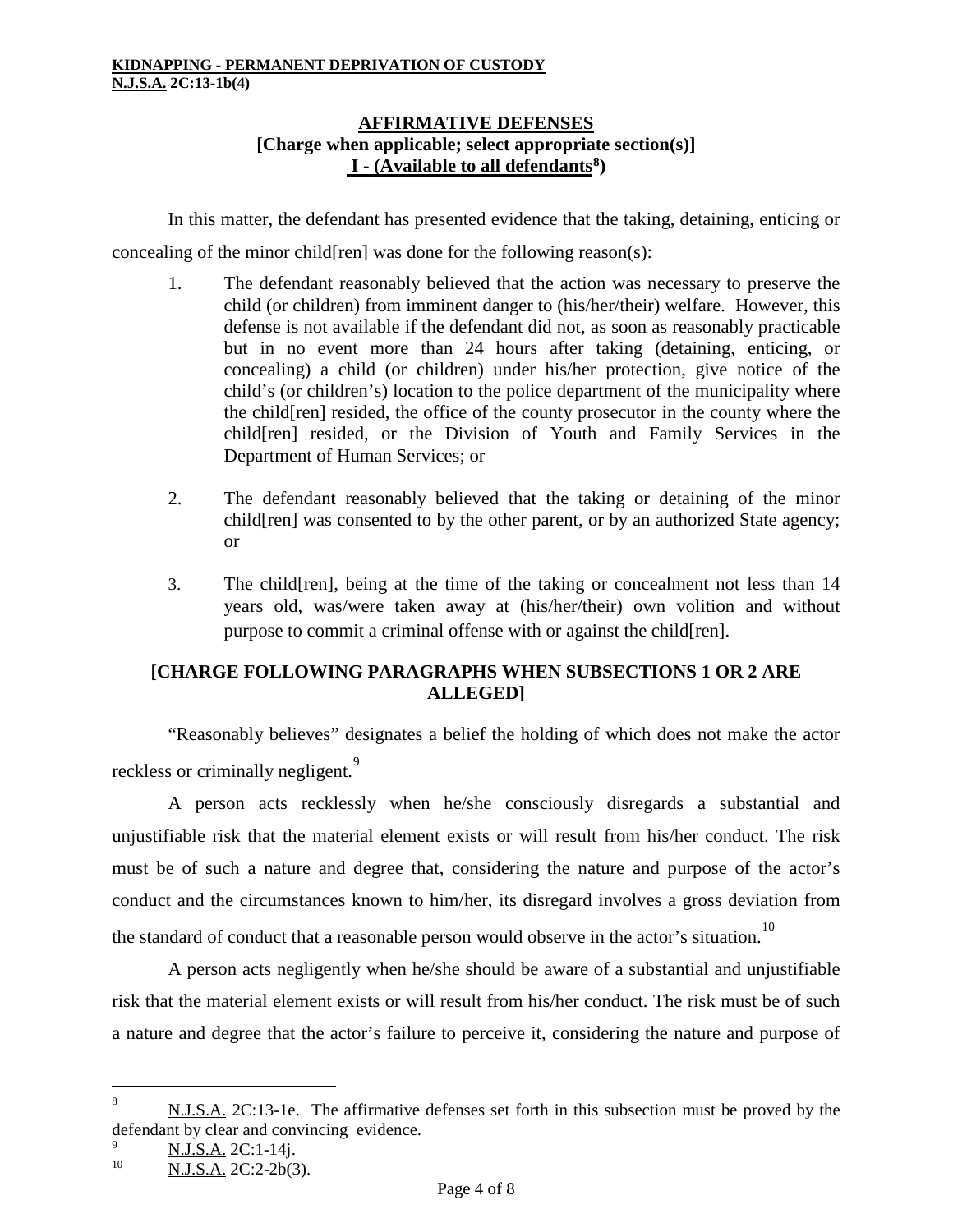his/her conduct and the circumstances known to him/her, involves a gross deviation from the standard of care that a reasonable person would observe in the actor's situation.<sup>[11](#page-4-0)</sup>

An actor is "reckless" or "criminally negligent" when the actual result must be within the risk of which the actor is aware or, in the case of criminal negligence, of which he/she should be aware, or, if not, the actual result must involve the same kind of injury or harm as the probable result and must not be too remote, accidental in its occurrence, or depend on another's volitional act to have a just bearing on the actor's liability or on the gravity of his behavior.<sup>[12](#page-4-1)</sup>

The defendant must prove this defense by clear and convincing evidence. By clear and convincing evidence, I mean evidence which produces in your minds a firm belief as to the truth of the precise fact being asserted. This is a lesser burden of proof than beyond a reasonable doubt. Evidence may be uncontroverted, but yet not clear and convincing. On the other hand, evidence may be clear and convincing even in the absence of corroboration, and even if it has been contradicted. Although the burden rests upon the defendant to establish this affirmative defense by proof of clear and convincing evidence, the burden of proving the defendant guilty of the offense charged here beyond a reasonable doubt is always on the State, and that burden never shifts.

If you are satisfied by clear and convincing evidence that the defendant has established the affirmative defense just mentioned above, then you must find defendant not guilty.

# **Affirmative Defense II (Available only to custodial parent)[13](#page-4-2)**

It is an affirmative defense to this prosecution that the defendant, a parent having the right of custody, reasonably believed that he/she was fleeing from imminent physical danger from \_\_\_\_\_\_ (the other parent), provided that the defendant, as soon as reasonably practicable:

- 1. Gives notice of the child's (or children's) location to the police department of the municipality where the child resided, the office of the county prosecutor in the county where the child resided, or the Division of Youth and Family Services in the Department of Human Services; or
- 2. Commences an action affecting custody in an appropriate court.

<span id="page-4-0"></span> $\frac{N.J.S.A.}{N.I.S.A.}$  2C:2-2b(4).  $11$ 

<span id="page-4-1"></span> $\frac{12}{13}$  N.J.S.A. 2C:2-3c.

<span id="page-4-2"></span>N.J.S.A. 2C:13-1f. Unlike N.J.S.A. 2C:13-1e, this subsection does not place a burden on the defendant; rather, it requires the State to disprove the defense alleged. This distinction is noted throughout the text and the associated footnotes.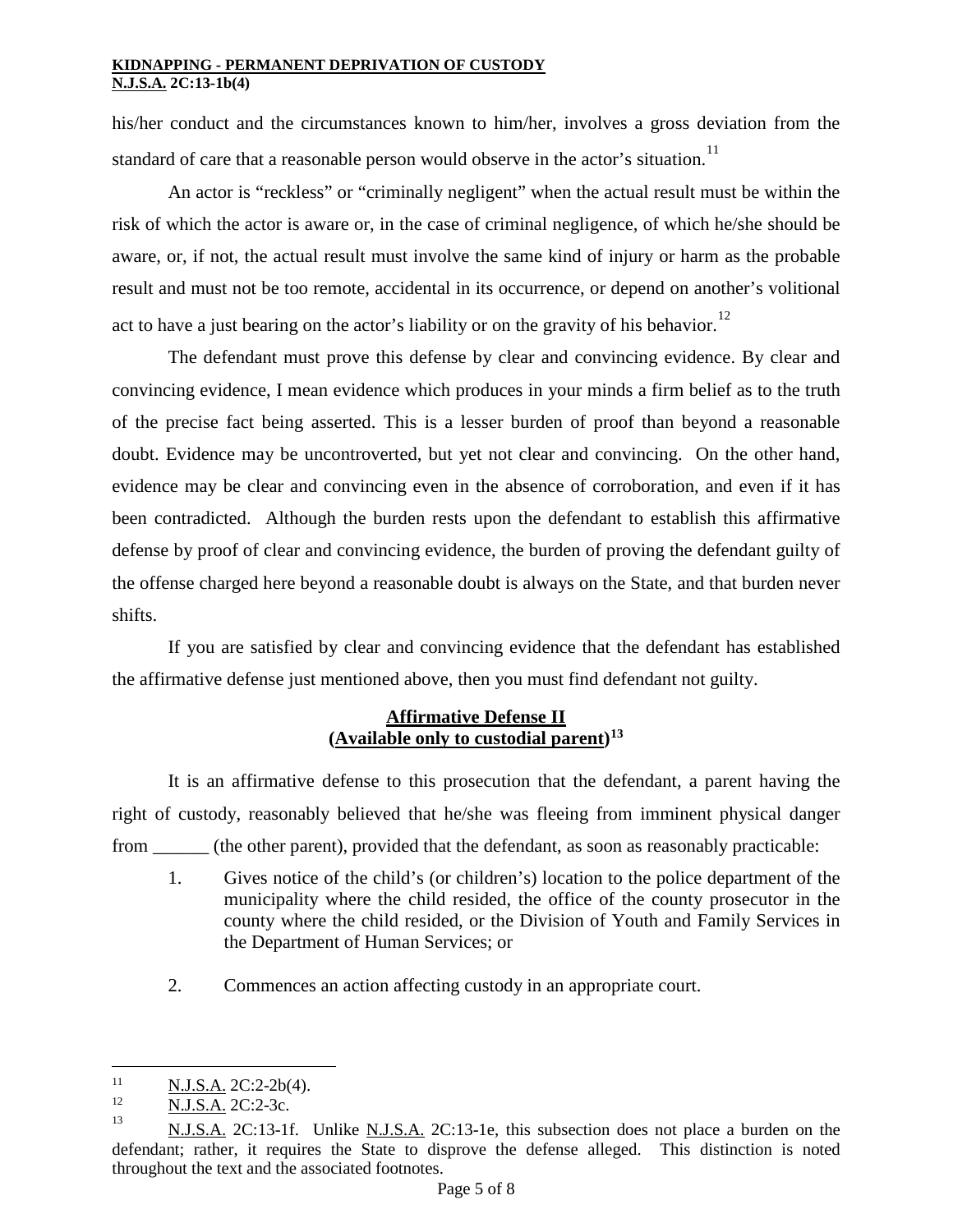A "parent" means a parent, guardian or other lawful custodian of a minor child.<sup>[14](#page-5-0)</sup> "Imminent" means likely to happen without delay.<sup>[15](#page-5-1)</sup>

"Reasonably believes" designates a belief the holding of which does not make the actor reckless or criminally negligent.<sup>[16](#page-5-2)</sup>

A person acts recklessly when he/she consciously disregards a substantial and unjustifiable risk that the material element exists or will result from his/her conduct. The risk must be of such a nature and degree that, considering the nature and purpose of the actor's conduct and the circumstances known to him/her, its disregard involves a gross deviation from the standard of conduct that a reasonable person would observe in the actor's situation.<sup>[17](#page-5-3)</sup>

A person acts negligently when he/she should be aware of a substantial and unjustifiable risk that the material element exists or will result from his/her conduct. The risk must be of such a nature and degree that the actor's failure to perceive it, considering the nature and purpose of his/her conduct and the circumstances known to him/her, involves a gross deviation from the standard of care that a reasonable person would observe in the actor's situation.<sup>[18](#page-5-4)</sup>

An actor is "reckless" or "criminally negligent" when the actual result must be within the risk of which the actor is aware or, in the case of criminal negligence, of which he/she should be aware, or, if not, the actual result must involve the same kind of injury or harm as the probable result and must not be too remote, accidental in its occurrence, or depend on another's volitional act to have a just bearing on the actor's liability or on the gravity of his behavior.<sup>[19](#page-5-5)</sup>

If the State has failed to disprove any element of this affirmative defense beyond a reasonable doubt,<sup>[20](#page-5-6)</sup> then you must find the defendant not guilty.

# **[CHARGE IN ALL CASES]**

If you are satisfied, beyond a reasonable doubt, that the State has proven each of the elements of this offense, as I have defined them to you, [and you have found that the defendant has not proven by clear and convincing evidence the existence of the affirmative defense,  $^{21}$  $^{21}$  $^{21}$  or,

<span id="page-5-0"></span> $\frac{14}{15}$  N.J.S.A. 2C: 13-1g.

<span id="page-5-1"></span><sup>15</sup> See Model Jury Charge for Simple Assault (Physical Menace/Substantial Step) (Lesser Included) (N.J.S.A. 2C:12-1a(3)).

<span id="page-5-2"></span> $\frac{16}{17}$  N.J.S.A. 2C:1-14j.

<span id="page-5-3"></span> $\frac{N.J.S.A.}{N.I.S.A.}$  2C:2-2b(3).

<span id="page-5-4"></span> $\frac{18}{19}$  N.J.S.A. 2C:2-2b(4).

<span id="page-5-5"></span> $\frac{N.J.S.A.}{20}$  2C:2-3c.

<span id="page-5-6"></span> $\frac{20}{21}$  State v. Galiyano, 178 <u>N.J. Super.</u> 393, 397 (App. Div.), certif. denied, 87 <u>N.J.</u> 424 (1981).

<span id="page-5-7"></span>For an affirmative defense as set forth under N.J.S.A. 2C:13-1e.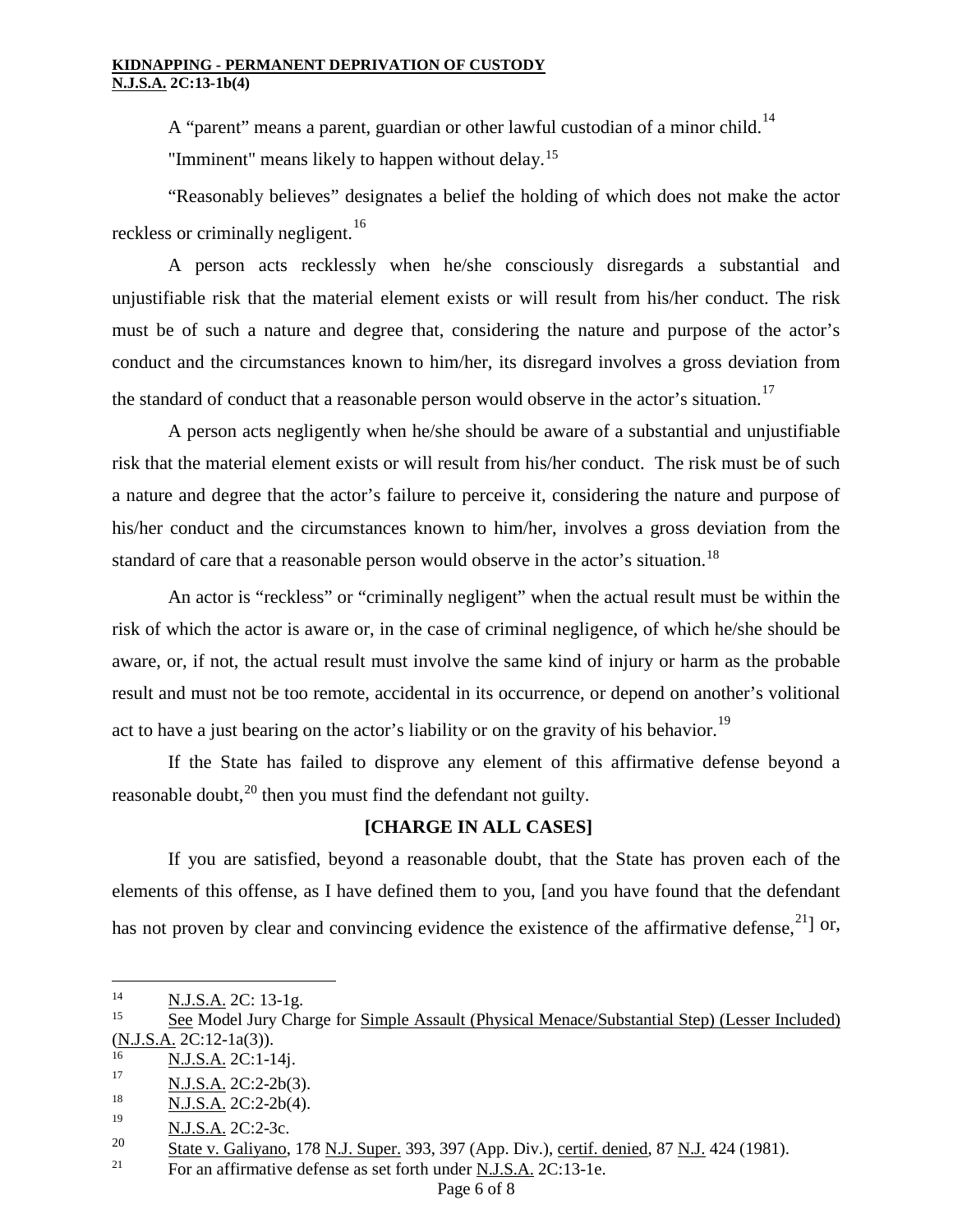[and you have found that the State has disproved an element of the affirmative defense beyond a reasonable doubt<sup>[22](#page-6-0)</sup>], then you must find the defendant guilty. If you find, however, that the State has failed to prove any of the elements of the crime beyond a reasonable doubt [or, if you have found by clear and convincing evidence that the defendant has proven the affirmative defense.<sup>[23](#page-6-1)</sup>] or, [if you are satisfied that the State has not disproved any element of the affirmative defense beyond a reasonable doubt<sup>24</sup>], then you must find the defendant not guilty.

# **[CHARGE WHEN FIRST DEGREE KIDNAPPING ALLEGED]**

If you find that the State has proven beyond a reasonable doubt that the defendant committed the crime of kidnapping, you must go on to determine whether the State has also proven beyond a reasonable doubt that he/she knowingly harmed \_\_\_\_\_\_\_\_\_ or knowingly did not release \_\_\_\_\_\_\_\_\_\_\_ in a safe place prior to his/her apprehension.<sup>[25](#page-6-3)</sup> The "harm" component can include physical, emotional, or psychological harm.[26](#page-6-4) If the State is contending that the victim suffered emotional or psychological harm, it must prove that the victim suffered emotional or psychological harm beyond that inherent in a kidnapping. That is, it must prove that the victim suffered substantial or enduring emotional or psychological harm.<sup>"[27](#page-6-5)</sup> In this case, the State alleges that defendant [describe conduct allegedly constituting harm<sup>[28](#page-6-6)</sup> or release in an unsafe place]. **[INCLUDE WHEN APPROPRIATE**: On the other hand, defendant contends that \_\_\_\_\_\_\_\_\_\_\_.]

A person acts knowingly with respect to the nature of his/her conduct or the attendant circumstances if he/she is aware that his/her conduct is of that nature, or that such circumstances exist, or he/she is aware of a high probability of their existence. A person acts knowingly with respect to a result of his conduct if he/she is aware that it is practically certain that his/her conduct will cause such a result. "Knowingly," "with knowledge," or equivalent terms have the same meaning.

Knowledge is a condition of the mind which cannot be seen and can only be determined

<span id="page-6-0"></span><sup>&</sup>lt;sup>22</sup> For an affirmative defense as set forth under <u>N.J.S.A.</u> 2C:13-1f.<br><sup>23</sup> For an affirmative defense as set forth under N.J.S.A. 2C:13.1e.

<span id="page-6-1"></span><sup>&</sup>lt;sup>23</sup> For an affirmative defense as set forth under <u>N.J.S.A.</u> 2C:13-1e.<br><sup>24</sup> Est an affirmative defense as set forth under N.J.S.A. 2C:13-1f.

<span id="page-6-2"></span><sup>&</sup>lt;sup>24</sup> For an affirmative defense as set forth under <u>N.J.S.A.</u> 2C:13-1f.<br><sup>25</sup> State y Sherman 367 N J Super 324, 330 (App. Div. 2004). ce

<span id="page-6-3"></span> $\frac{25}{26}$  State v. Sherman, 367 N.J. Super. 324, 330 (App. Div. 2004), certif. denied, 180 N.J. 356 ( 2004).

<span id="page-6-4"></span> $\frac{26}{27}$  Sherman, 367 <u>N.J. Super</u>. at 331.

<span id="page-6-5"></span> $\frac{27}{28}$  See Sherman, 367 N.J. Super. at 330.

<span id="page-6-6"></span><sup>28</sup> "We conclude that the 'harm' component of the unharmed release provision contained in N.J.S.A. 2C:13-1c[1] focuses on the conduct of the kidnapper during the purposeful removal and holding or confining of the victim, as distinguished from the type of harm inherent in every kidnapping." Sherman, 367 N.J. Super. at 330. The "harm" component can include "physical, emotional or psychological harm." Id. at 331.